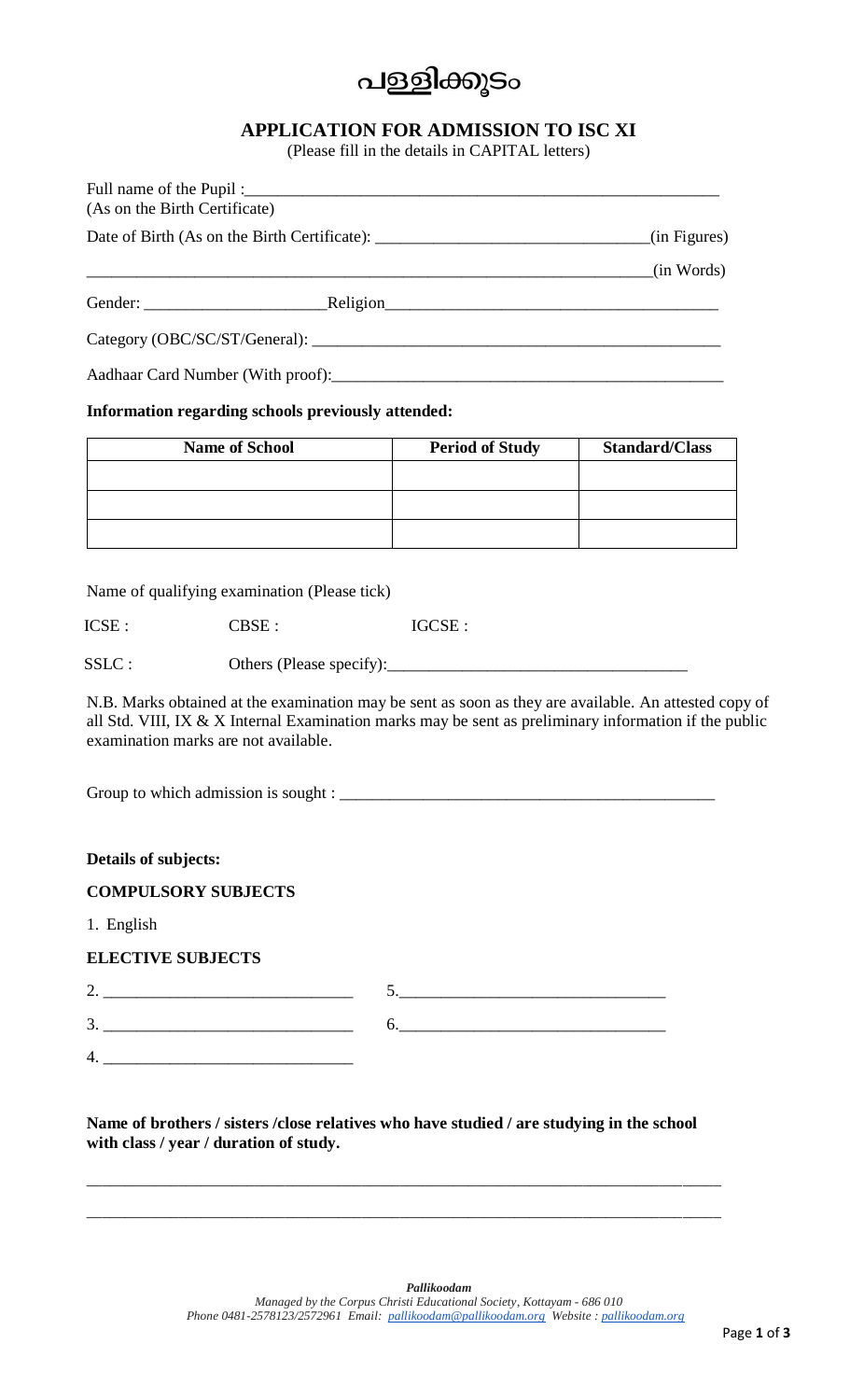**References (Optional): Please enter the names and contact numbers of two persons known to the school**

1. \_\_\_\_\_\_\_\_\_\_\_\_\_\_\_\_\_\_\_\_\_\_\_\_\_\_\_\_\_\_\_\_\_\_\_\_\_\_\_\_\_\_\_\_\_\_\_\_\_\_\_\_\_\_\_\_\_\_\_\_\_\_\_\_\_\_\_\_\_\_\_\_\_\_\_\_\_ 2. \_\_\_\_\_\_\_\_\_\_\_\_\_\_\_\_\_\_\_\_\_\_\_\_\_\_\_\_\_\_\_\_\_\_\_\_\_\_\_\_\_\_\_\_\_\_\_\_\_\_\_\_\_\_\_\_\_\_\_\_\_\_\_\_\_\_\_\_\_\_\_\_\_\_\_\_\_

#### **Details of Parents:**

|                            | <b>Mother</b>                                | <b>Father</b> |
|----------------------------|----------------------------------------------|---------------|
| Name:                      |                                              |               |
| Address:                   |                                              |               |
|                            |                                              |               |
|                            |                                              |               |
| Mobile No.                 |                                              |               |
| E-mail ID:                 |                                              |               |
| Occupation:                |                                              |               |
| Signature:                 | <u> 2000 - Andrea Andrew Maria (b. 2000)</u> |               |
|                            |                                              |               |
| <b>For Office Use Only</b> |                                              |               |
|                            |                                              |               |
|                            | Temp Admission No.                           | Admission No. |